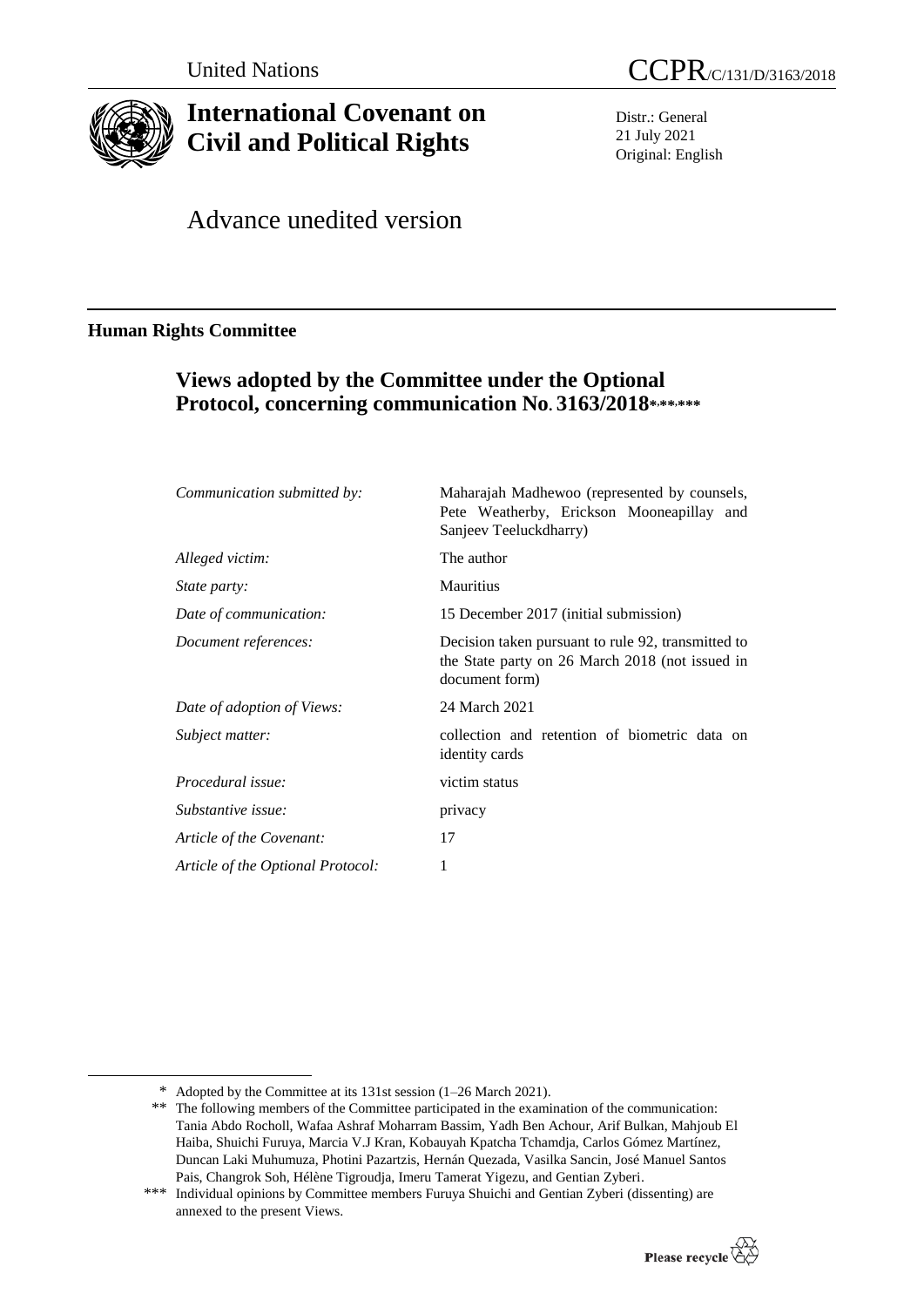1. The author is Mr. Maharajah Madhewoo, a Mauritian national born in 1954. He claims to be a victim of a violation by the State party of his rights under article 17 of the International Covenant on Civil and Political Rights ("the Covenant"). The Optional Protocol entered into force for the State party on 23 March 1976. The author is represented by counsel.

#### **Facts as submitted by the author**

2.1 An identity card scheme was introduced in Mauritius by the National Identity Card Act 1985 ("the 1985 Act"). Under that law, a Registrar was required to keep a Register of all Mauritian citizens under the Minister responsible for civil status. The particulars on the Register were sex, name and other such details as "reasonable or necessary". Every citizen was required to apply for the identity card within six months of becoming 18, upon which they had to allow themselves to be photographed. Every card had a number, a photograph, the holder's signature and the date of issue. In "reasonable circumstances", any person could request production of an identity card, but there was no requirement to produce it. The 1985 Act also provided for fines of 10,000 Mauritian rupees and imprisonment for up to six months for wilful misuse of identity cards.

2.2 The Finance (Miscellaneous Provisions) Act 2009 ("the 2009 Act") expanded the information required to be provided on an application for an identity card, including fingerprints and other biometric information, and the information on the card itself, including full names, maiden names where applicable, date of birth, and "such other information as may be prescribed". The 2009 Act increased penalties for non-compliance to 100,000 rupees and imprisonment up to five years.

2.3 A number of additional amendments followed, pursuant to the relevant Minister's mandate to make regulations on smart identity card readers and their use by public and private entities. The National Identity Card (Miscellaneous Provisions) Act 2013 ("the 2013 Act") amended the 1985 Act, stipulating that a person empowered by law to ascertain the identity of a person could request sight of one's identity card, and requiring production thereof. A new section was added to make the collection and processing of biometric information subject to the Data Protection Act. Moreover, the National Identity Card (Particulars in Register) Regulations 2013 ("the 2013 Regulations") provided for information gathered from the applicant to be recorded on the Register.

2.4 The author challenged the constitutionality of the implementation of the new biometric identity card as per the 2013 Act, claiming, inter alia, a breach of article 9 of the Mauritius Constitution on the protection of privacy.<sup>1</sup> In its judgment of 29 May 2015, the Supreme Court held that the new scheme interfered with the rights protected under article 9 (1) of the Constitution. However, the Supreme Court considered the law providing for the scheme concerning fingerprints and other biometric data to be sufficiently precise and accessible to be "under the authority of any law" as required by article 9 (2) of the Constitution. It further considered that the provision had been made "in the interests of … public order" and was therefore a "permissible derogation" from article 9 (1) of the Constitution, based on evidence from State officials that the provision of fingerprints prevented an applicant from making multiple applications for an identity card. The Court considered that the author had not shown that the introduction of the requirement for all persons applying for an identity card to allow their fingerprints and other biometric data to

(a) in the interests of defence, public safety, public order, public morality, public health, town and country planning, the development or utilisation of mineral resources or the development or

(…)

<sup>&</sup>lt;sup>1</sup> The relevant part of article 9 reads:

<sup>&</sup>quot;(1) Except with his own consent, no person shall be subjected to the search of his own person or his property or the entry by others on his premises.

<sup>(2)</sup> Nothing contained in or done under the authority of any law shall be held to be consistent with or in contravention of this section to the extent that the law in question makes provision –

utilisation of any other property in such a manner as to promote the public benefit;

<sup>(</sup>b) for the purpose of protecting the rights or freedoms of other persons;

Except so far as that provision or, as the case may be, the thing done under its authority is shown not to be reasonably justifiable in a democratic society."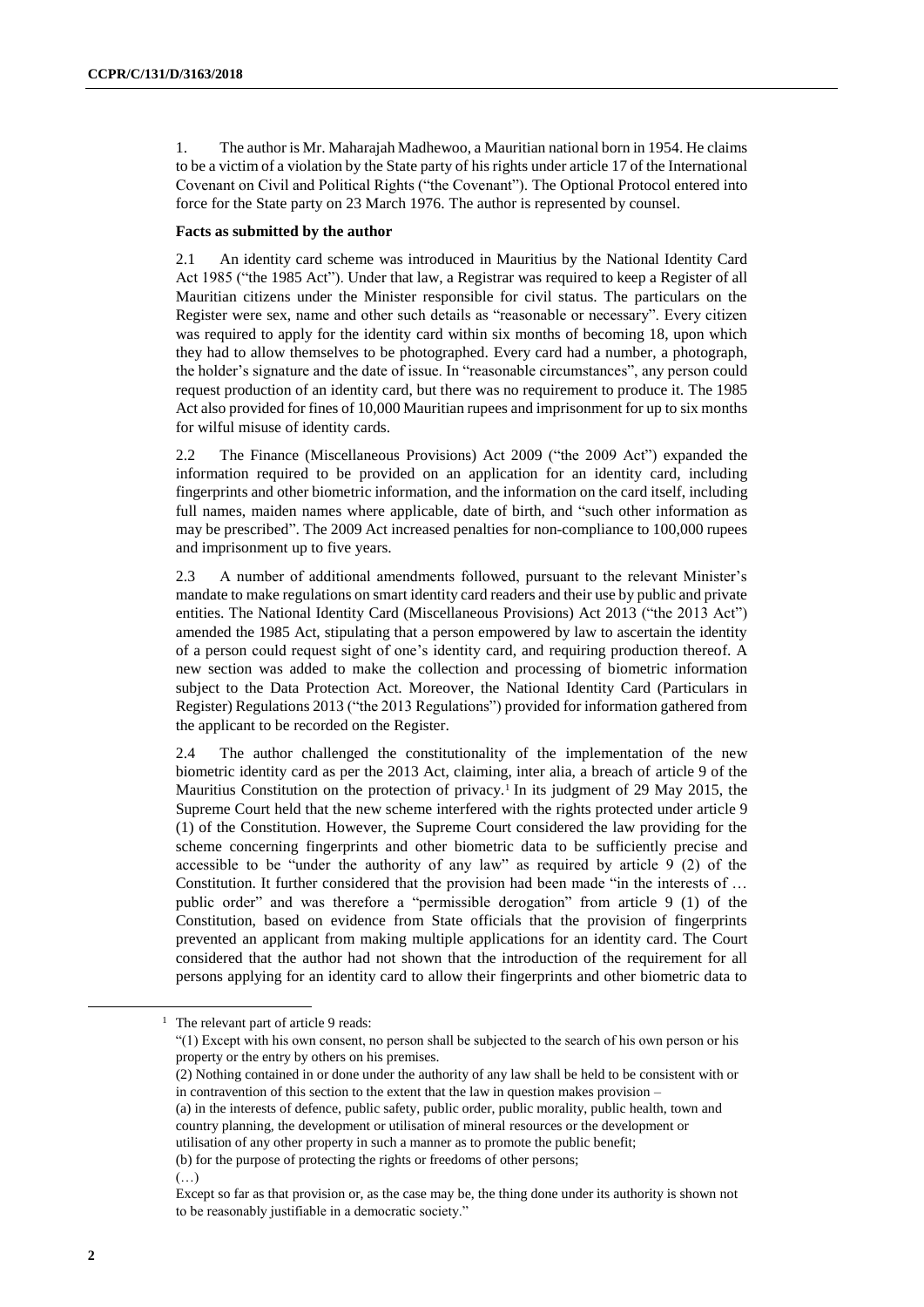be taken and recorded was not reasonably justifiable in a democratic society, given the pressing social need of protection against identity fraud, considered "vital for proper law enforcement" in Mauritius. The author had also argued before the Supreme Court that despite the legitimate aim, there were insufficient reasons to establish that indefinite storage of such data was proportionate. He had argued that further exemptions in the Data Protection Act allowed for an alarming degree of access, including for the mere purpose of obtaining legal advice, and the lack of provision of any judicial oversight to such access. The Supreme Court considered that there is also a public order justification for storing and retaining such data. However, examining whether such storage and retention is reasonably justifiable in a democratic society, the Supreme Court considered expert evidence showing that biometric data retention was insecure and notoriously difficult to protect even if present technical challenges were rectified. Thus, the Supreme Court held that indefinite storage and retention of biometric data under the Data Protection Act was disproportionate to the aim pursued and was not reasonably justified in a democratic society.

2.5 In response, the authorities issued the National Identity Card (Civil Identity Register) Regulations 2015 ("the 2015 Civil Register Regulations") to revoke the 2013 Regulations and omit the addition of full biometric information to the Register. According to the Ministry of Technology, Communication and Innovation, all biometric data were destroyed and deleted from the Register in September 2015, and fingerprint data are now retained only as long as it takes to issue the identity card, after which it is deleted.

2.6 The National Identity Card (Amendment) Regulations 2015 ("the 2015 Amendment Regulations") amended the 2013 Regulations to add the following statement to the declaration to apply for an identity card: "I have no objection that my fingerprint minutiae be processed and recorded for the purpose of producing my identity card. I understand that this information will be erased permanently from the Register once the identity card has been printed." According to the author, the addition of the statement was inappropriate, as nonapplication is a criminal offense, and there is thus no choice to apply whether or not one objects.

2.7 The Judicial Committee of the Privy Council dismissed the author's appeal to the Supreme Court's judgment on 31 October 2016. However, it noted that the destruction of biometric data after the issuance of identity cards may affect the ability to prevent identity fraud by multiple applications using other identities and documents. It also noted that future requirements by the executive of other biometric data to be added to the identity card may raise new issues of proportionality.

2.8 Further changes have been made pursuant to the Finance (Miscellaneous Provisions) Act 2017 (Act 10 of 2017), not yet in force at the time of the submission of the communication. Under this Act, prescription of data to be included on the identity card remains the power of the executive.

#### **The complaint**

-

3.1 The author claims that the National Identification Card Act, as amended, engages his rights under article 17 of the Covenant, given its involvement of the compulsory use and retention of sensitive personal data, whose production to State officials can be required. He submits that the Act fails the requirements of legality, proportionality and necessity<sup>2</sup>.

<sup>&</sup>lt;sup>2</sup> The author also notes the absence of international consensus on the requirement for compulsory national identification schemes or the personal information they contain, as well as widespread privacy concerns regarding such schemes. He submits that a distinction should be drawn between the retention of basic information such as names, addresses, dates of birth and gender on the one hand, and of sensitive, personal information, such as fingerprints or DNA, on the other, European Commission of Human Rights, Filip Reyntjens v. Belgium, application No. 16810/90; Friedl v. Austria, 15225/89 He also submits that measures interfering with the right to privacy must be lawful, necessary and proportionate, European Court of Human Rights, S. and Marper v. The United Kingdom, application Nos. 30562/04 and 30566/04, 4 December 2008; Justice K.S. Puttaswamy (Retd.) and Another v. Union of India and Others, 24 August 2017.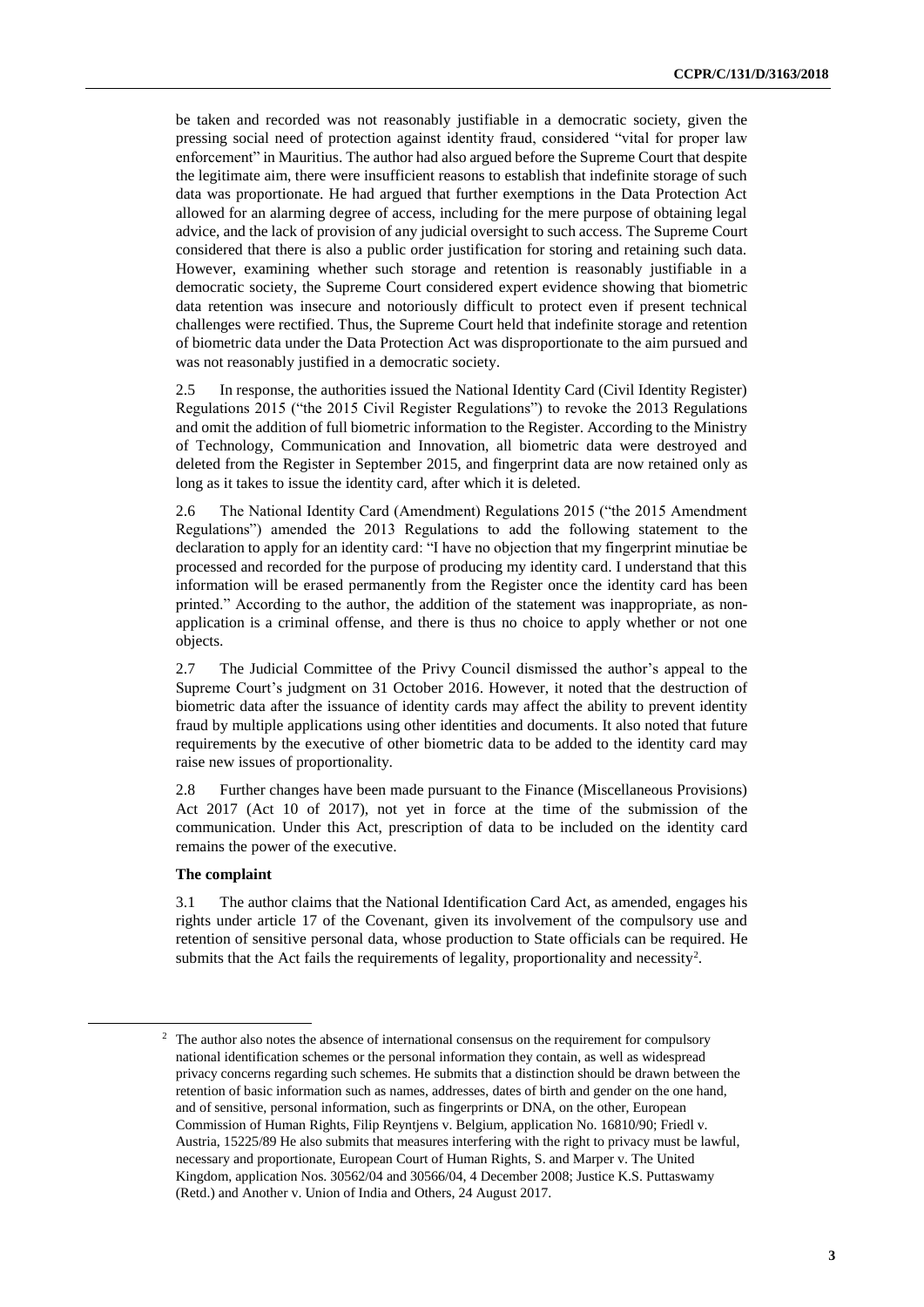3.2 The author acknowledges that the identity card scheme is provided for by domestic law, but submits that the domestic provisions are not concordant with the aims and objectives of the right protected under the Covenant. First, certain provisions enable the Minister to expand the requirements of the Act without further provision.<sup>3</sup> The author argues that the delegation to the executive of the prescription of what sensitive data is collected and recorded on the Register and the identity card is arbitrary and far too open-ended and uncertain to comply with the aims and objectives of article 17 of the Covenant. The State party has been planning to enlarge the ambit of the schemewithout further legislative scrutiny despite the importance of considering risks to privacy.<sup>4</sup> According to the author, the proposed expansion of the smart card system to cover health records causes particular concern.<sup>5</sup>

3.3 Second, there is no judicial or other independent supervision of the workings of the scheme, of the additional prescription of private information or of collection, destruction, recording or access to information recorded on the Register or the identity card.

3.4 Third, the collection and recording of private information is subject only to the safeguards of the Data Protection Act. In the present case, the Supreme Court concluded that the level of protection provided by the Data Protection Act was insufficient and that it was unlawful for the State party to store biometric data beyond the issuance of the identity card. The scheme was changed to shift the retention of the fingerprint data from the authorities' systems to the individual by requiring the data to be included on the identity card itself, instead of abandoning the collection and retention of fingerprints and biometric data or rectifying the legislative and technical shortcomings identified by the Supreme Court. This modification, according to the author, renders ineffective the aim of the Act to prevent multiple applications by comparing biometric data with previous applications. Moreover, the modification exacerbates the shortcomings identified by the Supreme Court, as citizens now compulsorily retain sensitive data in a vulnerable form for the State party's authorities.

3.5 Further, the author contends that the scheme is not proportional. He argues that the sole justification by the State party for making the provision of fingerprint data compulsory and for citizens to produce the identity card to a State official is public order. He accepts that the scheme has the legitimate aim of preventing identity fraud and, possibly, of assisting with the verification of identity. However, in justifying the effectiveness of the scheme, the State party's authorities referred primarily to the ability to check applications against the database of biometric data, which is the very aspect that the Supreme Court found unlawful. Thus, the inclusion of biometric data on the identity card does not prevent applications for multiple identity cards with the same fingerprints in any way.<sup>6</sup> Inclusion of fingerprints on a fraudulently obtained identity card indeed lends it greater legitimacy. Even with the advantage of rendering it more difficult for stolen or lost identity cards to be used, a simple database of identity cards lost or stolen would achieve a similar objective without the intrusion of collecting and storing biometric data. Moreover, the carrying of an identity card and assignation of the responsibility for storage of the biometric data to citizens has the security weaknesses identified by the State party's authorities in their justification of the scheme itself, namely the loss or theft of a significant number of identity cards. Expert

<sup>&</sup>lt;sup>3</sup> The author refers to:

Section 3 (2) (b) of the National Identity Card Act requires a register to be kept, including "such other reasonable or necessary information as may be prescribed";

Section 5 (2) of the Act specifies what information shall be recorded on the identity card itself. Section 5 (2) (h) (now f) allows "such other information as may be prescribed"; Section 10 of the Act provides for the Minister to make such regulations "as he thinks fit for the purposes of this Act".

<sup>4</sup> European Court of Human Rights, S. and Marper v. The United Kingdom, paras. 71-75.

<sup>5</sup> European Court of Human Rights, L.H. v. Latvia, application No. 52019/07.

<sup>6</sup> The author refers to the following reasoning of the Judicial Committee of the Privy Council: "The absence of the fingerprints and minutiae from the register after an identity card is issued may affect adversely the Government's ability to prevent identity fraud, for example, if someone were to apply more than once for an identity card using different names and documentation. The extent to which an interference with a fundamental right can achieve a legitimate aim is a consideration in any assessment of its justification."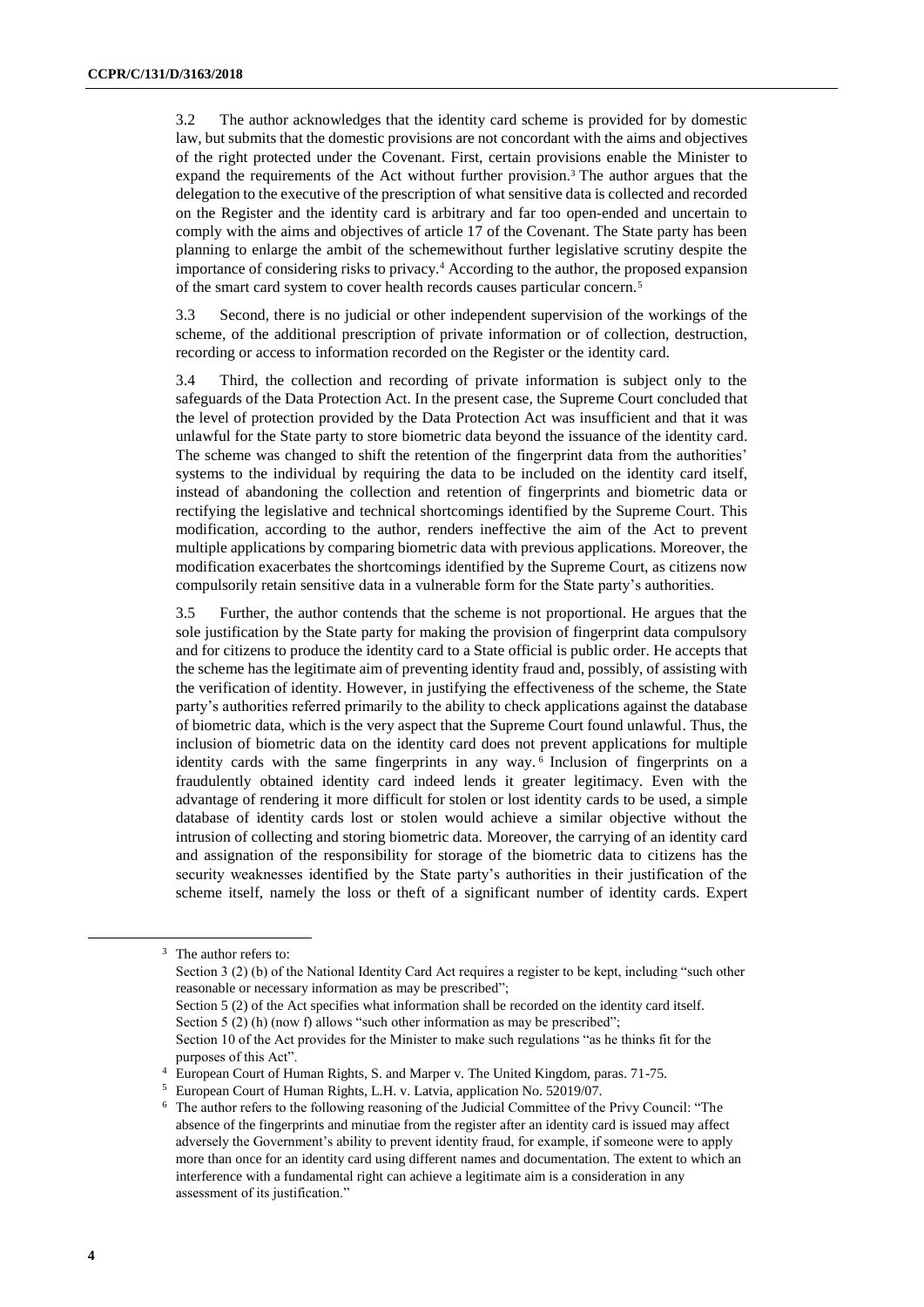evidence submitted to the Supreme Court showed that the fingerprint data could likely be copied onto falsified identity cards.

#### **State party's observations on admissibility and the merits**

4.1 By note verbale of 1 June 2018, the State party informed that it did not wish to contest the admissibility of the communication.

4.2 By note verbale of 21 September 2018, the State party submitted its observations on the merits. It observes that the author cannot claim an infringement of his rights, as he has not had his fingerprints taken.

4.3 The State party observes that the right to the protection of personal data, including in the context of processing fingerprints, is not absolute and must be considered in relation to its function in society.<sup>7</sup> It also observes that the Supreme Court held that the provisions on the processing of fingerprints, disclosed an interference with the author's rights under article 9 (1) of the Constitution. However, the Supreme Court considered that such was permissible under article 9 (2) of the Constitution as being in the interest of public order. It also considered that the author had failed to show that the interference was not reasonably justifiable in a democratic society. The Supreme Court found that the taking of fingerprints was necessary and proportionate to the aim of establishing a secure identity protection system and of protecting against identity fraud.<sup>8</sup> The Judicial Committee of the Privy Council, noting that "it will be slow to interfere with an evaluation of [the justification of an interference with a fundamental right] by a local court which is more familiar with the circumstances in its society than the Board can be", upheld the Supreme Court's reasoning.

4.4 The State party submits that the taking and storing of fingerprints is warranted to achieve the pressing social need of protecting against identity fraud, by assisting authorities in verifying citizens' identities, eliminating fraudulent practices and to maintain law and order. The State party argues that the Supreme Court, in light of the need to balance all interests involved when restricting rights,<sup>9</sup> struck a fair balance between the public interest and the prejudicial effects on the author's private life. It argues that the Supreme Court rightly held that the interference in the present case was motivated by a legitimate aim, was not disproportionate or intolerable interference on the author's right to privacy, and was thus justified in the circumstances. The State party concludes that the interference is "not manifestly without reasonable foundation".<sup>10</sup>

4.5 The State party disputes that the restriction is not provided for by law. It notes that the author challenged the implementation of the biometric identity card as per the National Identity Card Act before the Supreme Court, but that the latter dismissed his challenge. The State party argues that the author's apprehensions are based on hypothetical considerations and that he would be free to bring a case to the Supreme Court again, should the scheme be expanded in the future.

#### **Author's comments on the State party's observations**

5.1 On 20 December 2018, the author submitted his comments on the State party's observations. He notes that his claim of a violation relates to a statutory obligation under the National Identity Card Act, to which he is subject as a national of Mauritius. The Act criminalises the failure to apply for an identity card and the author is thus subject to arrest

1

<sup>7</sup> European Court of Justice, Eugen Schmidberger, Internationale Transporte und Planzüge v. Republic of Austria (C-112/00); Michael Schwarz v. Stadt Bochum (C-291/12), paras. 33, 45, 50-51, 62-64, 66; X. v. Commission of the European Communities (C-404/92 P), para. 18; European Court of Human Rights, S. and Marper v. The United Kingdom, application Nos. 30562/04 and 30566/04, 4 December 2008, para. 101; High Court of Justice, Queen's Bench Division, Administrative Court sitting in Birmingham, R. (on application of R.) v. Chief of Constable [2013] EWHC 2864, para. 37.

<sup>8</sup> The Court referred, inter alia, to: S. and Marper v. The United Kingdom, application Nos. 30562/04 and 30566/04, 4 December 2008; Leyla Şahin v. Turkey, application No. 44774/98.

Schmidberger v. Republic of Austria, paras. 79-81.

<sup>&</sup>lt;sup>10</sup> R. (on application of S.G. and others (previously J.S. and others) v. Secretary of State for Work and Pensions [2015] UKSC 16, para. 37.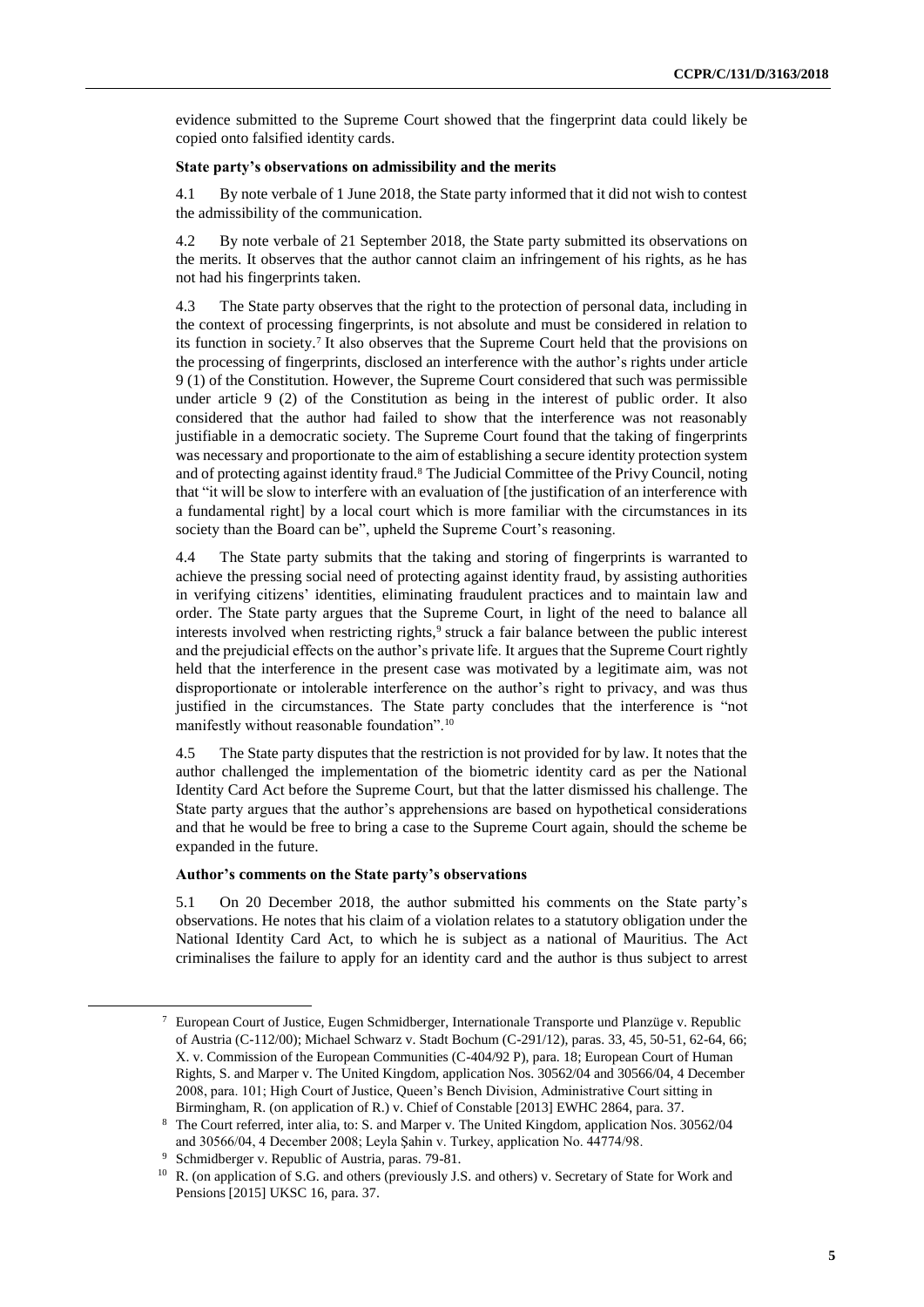and conviction in the event of non-compliance. The author argues that he is therefore a victim under article 1 of the Optional Protocol.

5.2 The author argues that the State party confuses judicial oversight with access to courts to challenge the constitutionality of the Act. He notes that it was the Supreme Court itself that found that the lack of provision for judicial oversight to control access to data within the scheme was "objectionable". He also notes that in several Concluding Observations, the Committee has referred to the importance of safeguards in schemes where interference with privacy may be permitted as proportionate to the legitimate aim pursued.<sup>11</sup>

5.3 On proportionality, the author does not contest that the Committee should show respect to the approach of the national authorities and courts, but argues that domestic law and policy is not determinative, and that the level of scrutiny depends on the context. He argues that the State party's invocation of the judgment of the European Court of Human Rights in *Şahin v. Turkey* is misplaced, as that case concerned respect for religious freedom. The balance of rights between those practicing different religions and none was found to be highly dependent on location, leading the Court to accord a wide margin of appreciation to national authorities. The author submits that the present case is different as it concerns a measure to combat identity fraud, which occurs the world over. He submits that the other cases cited by the State party concern schemes that are either non-compulsory or relate to very specific and pressing legitimate aims, or both. However, the present case concerns a blanket, general and compulsory provision, whose proportionality must, by definition, be far more difficult to establish than a specific or narrowly targeted interference. Moreover, the State party's authorities have publicly stated that they aim to extend the scheme, and thereby the interference with privacy.

#### **Issues and proceedings before the Committee**

#### *Consideration of admissibility*

6.1 Before considering any claim contained in a communication, the Committee must decide, in accordance with rule 97 of its rules of procedure, whether it is admissible under the Optional Protocol.

6.2 The Committee takes note that the State party does not contest the admissibility of the communication. It also takes note, however, of the State party's argument that the author cannot claim a violation of his rights under the Covenant, on the ground that he has not had his fingerprints taken. The Committee further takes note of the author's argument that, as a Mauritian national, he is subject to a statutory obligation to have an identity card requiring the taking and recording of fingerprints, non-compliance with which amounts to a criminal offence. Therefore, the Committee considers that the author has substantiated his victim status, for the purpose of admissibility, and that article 1 of the Optional Protocol does not preclude it from examining the communication.

6.3 The Committee has ascertained, as required under article 5 (2) (a) of the Optional Protocol, that the same matter is not being examined under any other procedure of international investigation or settlement.

6.4 The Committee notes that the author brought a claim to the Supreme Court of Mauritius and appealed to the Judicial Committee of the Privy Council and that there is no information on file concerning remedies that the author failed to exhaust. Accordingly, the Committee considers that article 5 (2) (b) of the Optional Protocol does not preclude it from examining the communication.

6.5 The Committee considers that the author has sufficiently substantiated his claims as raising issues under article 17 of the Covenant and notes, as stated previously, the State party's observation that it does not contest the admissibility of the communication. Accordingly, the Committee declares the communication admissible, and proceeds with its consideration on the merits.

<sup>&</sup>lt;sup>11</sup> Concluding Observations on the Russian Federation (1995) (CCPR/C/79/Add.54), para. 19; Concluding Observations on Jamaica (CCPR/C/79/Add.83), para. 20.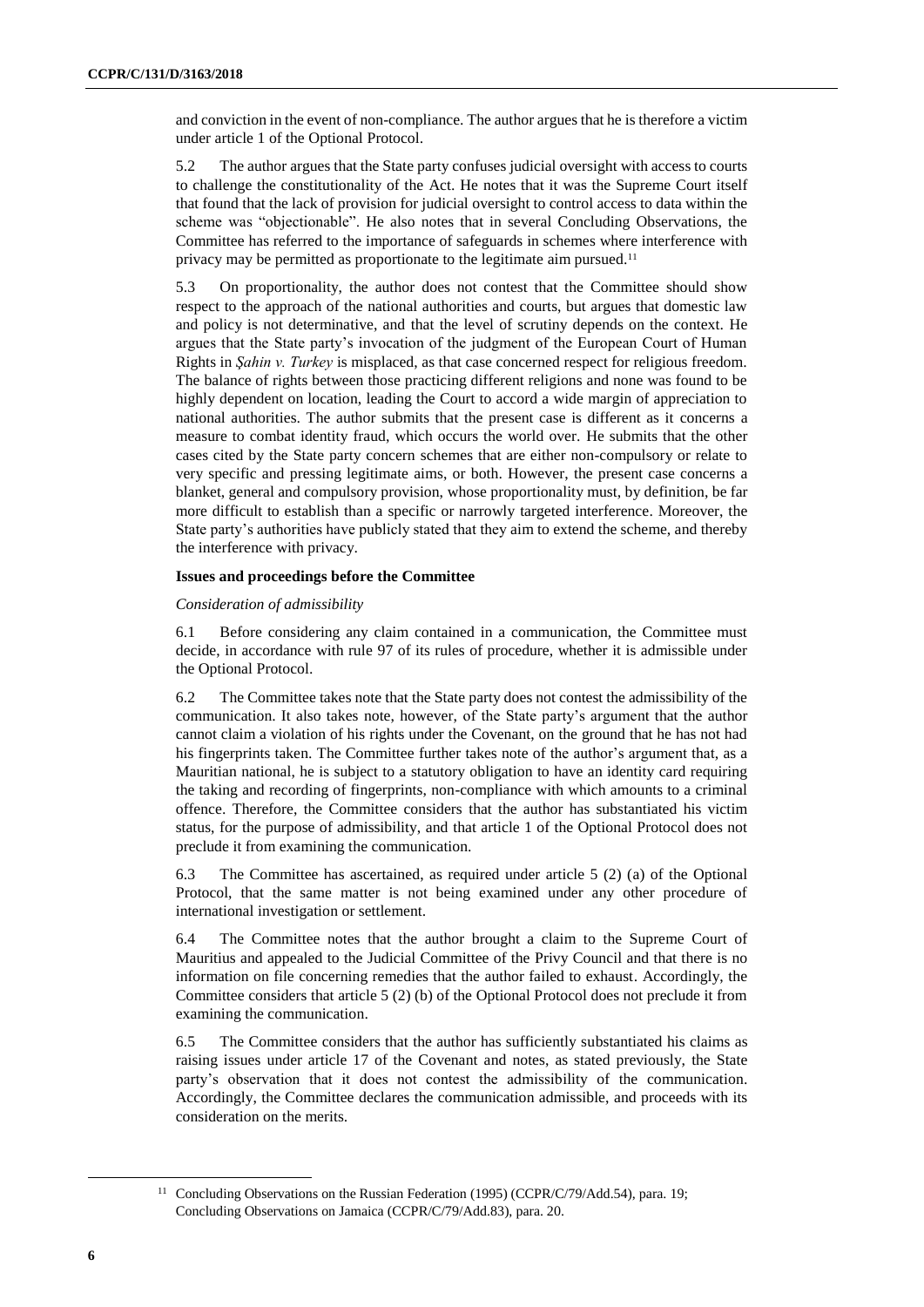#### *Consideration of the merits*

7.1 The Committee has considered the present communication in the light of all the information made available to it by the parties, as provided under article 5 (1) of the Optional Protocol.

7.2 The Committee notes that it appears undisputed between the parties that the mandatory taking and recording of the author's fingerprints would constitute an interference with his privacy. The Committee notes the author's claim that the amended National Identity Card Act violates his rights under article 17 of the Covenant because it is unlawful and arbitrary. It also notes that the State party disputes the author's allegations.

7.3 The Committee recalls that interference authorized by States can only take place on the basis of law, which itself must comply with the provisions, aims and objectives of the Covenant.<sup>12</sup> Likewise, the gathering and holding of personal information on computers, data banks and other devices, whether by public authorities or private individuals or bodies, must be regulated by law.<sup>13</sup> The Committee further recalls that an interference is not "unlawful", within the meaning of article 17 (1) of the Covenant, if it complies with the relevant domestic law, as interpreted by the national courts. <sup>14</sup> The Committee notes that the interference complained of in the present case, i.e. the processing and recording of fingerprints, is provided for by section 4 (2) (c) of the National Identity Card Act. <sup>15</sup> The Committee also notes that the Supreme Court found that "there is a law providing for the storage and retention of fingerprints and other biometric data regarding the identity of a person". <sup>16</sup> The Committee considers that the author's argument concerning the scope of certain provisions in the Act does not allow it to conclude that the processing of his fingerprints is not provided for by law. Thus, the Committee cannot conclude that the interference with the author's privacy is unlawful.

7.4 The Committee recalls that the introduction of the concept of arbitrariness is intended to guarantee that even interference provided for by law "must comply with the provisions, aims and objectives of the Covenant, and should be, in any event, reasonable in the particular circumstances" <sup>17</sup> Accordingly, any interference with privacy and family must be proportionate to the legitimate end sought and necessary in the circumstances of any given case.<sup>18</sup> The Committee further recalls that effective measures have to be taken by States to ensure that information concerning a person's private life does not reach the hands of persons who are not authorized by law to receive, process and use it, and is never used for purposes incompatible with the Covenant.<sup>19</sup>

7.5 In the present case, the Committee notes the State party's observation of the need to balance the protection of personal data with the pressing social need of preventing identity fraud. It further notes that the State party argues that its Supreme Court had rightly held that the taking of fingerprints is warranted to prevent fraud. The Committee also notes that the State party's authorities have shifted the retention of the fingerprint data from the authorities' systems to individual identity card holders by requiring such data to be included on the card itself. The author, as well as the Judicial Committee of the Privy Council, have noted that this change renders the objective of making comparisons with previously submitted biometric data ineffective and thus affects the ability of the State party's authorities to prevent identity fraud. The Committee notes that the State party has not responded to this specific point, nor explained how the storage and retention of fingerprint data on individual identity cards can effectively prevent identity fraud.

<sup>&</sup>lt;sup>12</sup> General Comment No. 16, para. 3.

<sup>13</sup> Ibid., para. 10.

<sup>14</sup> Van Hulst v. The Netherlands, para. 7.5.

<sup>&</sup>lt;sup>15</sup> "Every person who applies for an identity card shall— (...) (c) allow his fingerprints, and other biometric information about himself, to be taken and recorded (…)."

<sup>&</sup>lt;sup>16</sup> Supreme Court of Mauritius, Madhewoo M. v. The State of Mauritius and Anor, 2015 SCJ 177, p. 29.

<sup>&</sup>lt;sup>17</sup> See general comment No. 16, para. 4.

<sup>&</sup>lt;sup>18</sup> See Toonen v. Australia (CCPR/C/50/D/488/1992), para. 8.3; Andrea Vandom v. Republic of Korea (CCPR/C/123/D/2273/2013), para. 8.8.

<sup>19</sup> Ibid.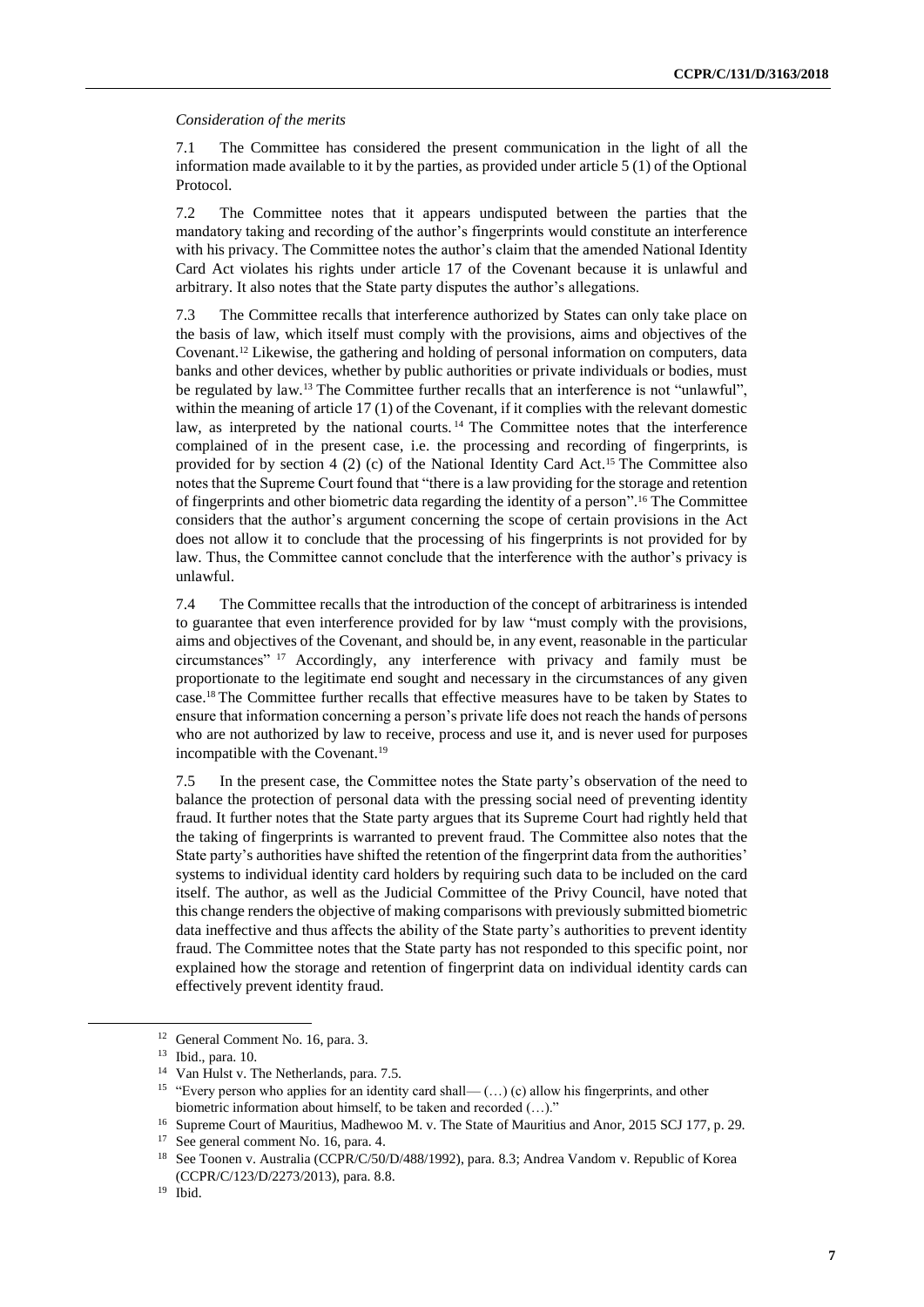7.6 Moreover, given the nature and scale of the interference arising out of the mandatory processing and recording of fingerprints, the Committee finds that it is essential "to have clear, detailed rules governing the scope and application of measures, as well as minimum safeguards concerning, inter alia, duration, storage, usage, access of third parties, procedures for preserving the integrity and confidentiality of data and procedures for its destruction, thus providing sufficient guarantees against the risk of abuse and arbitrariness".<sup>20</sup> The Committee notes that the author refers, in this regard, to the Supreme Court's finding that storage and indefinite retention of fingerprint data in a central database was unconstitutional. As a result, the State party's authorities have ceased storing and retaining fingerprint data in this particular way. Nevertheless, the State party has not responded to the author's claim that retention of fingerprint data on identity cards exacerbates the security lacunae identified by the Supreme Court. Specifically, the author has pointed out that the assignation of responsibility for such storage to card holders carries with it risks of loss and theft of fingerprint data, given the ease with which they could be copied onto falsified cards.<sup>21</sup> Thus, given the lack of information provided by the State party concerning the implementation of measures to protect the biometric data stored on identity cards, the Committee cannot conclude that there are sufficient guarantees against the risk of abuse and arbitrariness following from potential access to such data on identity cards. In light of the abovementioned concerns about the ability of the scheme to help prevent identity fraud, the Committee considers that the security concerns cannot be regarded as reasonable. Therefore, and notwithstanding the possibility of grounds and circumstances in which the processing of biometric data would not give rise to an arbitrary interference in the sense of article 17 of the Covenant, the Committee considers, in the particular circumstances of the case, that storage and retention of the author's fingerprint data on an identity card, as prescribed by the National Identity Card Act, would constitute an arbitrary interference with his right to privacy, contrary to article 17 of the Covenant.

8. Accordingly, the Committee, acting under article 5 (4) of the Optional Protocol, is of the view that the facts before it disclose a violation by the State party of the author's rights under article 17 of the Covenant.

9. In accordance with article 2 (3) (a) of the Covenant, the State party is under an obligation to provide the author with an effective remedy. Accordingly, the State party is obligated to provide sufficient guarantees against the risk of arbitrariness and abuse of the author's fingerprint data as may arise from the issuance of an identity card to him, and to review the grounds for storing and retaining fingerprint data on identity cards, in light of the present views. Additionally, the State party is under the obligation to take steps to avoid similar violations in the future.

10. Bearing in mind that, by becoming a party to the Optional Protocol, the State party has recognized the competence of the Committee to determine whether there has been a violation of the Covenant and that, pursuant to article 2 of the Covenant, the State party has undertaken to ensure to all individuals within its territory or subject to its jurisdiction the rights recognized in the Covenant and to provide an effective and enforceable remedy when it has been determined that a violation has occurred, the Committee wishes to receive from the State party, within 180 days, information about the measures taken to give effect to the Committee's Views. The State party is also requested to publish the present Views and disseminate them broadly in the official language of the State party.

<sup>&</sup>lt;sup>20</sup> European Court of Human Rights, S. and Marper v. The United Kingdom, para. 99.

<sup>&</sup>lt;sup>21</sup> The author refers to expert evidence submitted in the domestic proceedings concerning the radio frequency identification (RFID) technology with which the biometric data are stored. The expert explains that the biometric data can easily and without physical contact be copied, without the card holder's knowledge, with RFID readers that can easily be bought online.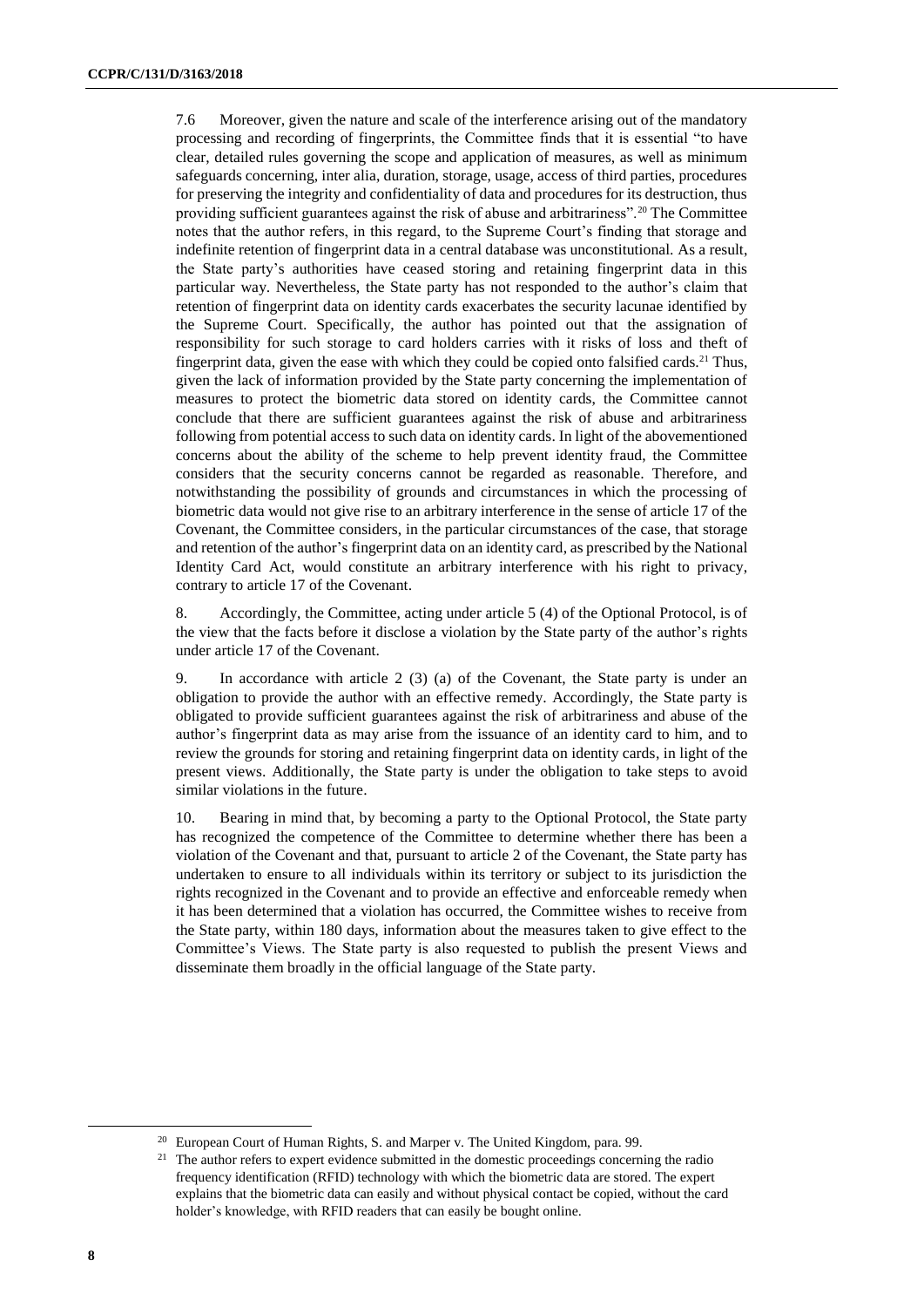### **Annex 1**

1

#### **Individual Opinion of Mr. Shuichi Furuya (Dissenting)**

1. I am unable to concur with the View's conclusion that the author has substantiated his victim status for the purpose of admissibility and that article 1 of the Optional Protocol does not preclude the Committee from examining the communication.

2. According to article 1 of the Optional Protocol, the Committee can receive and consider "communications from individuals who claim to be victims of a violation … of any of the rights set forth in the Covenant." In this respect, the Committee has settled its jurisprudence that "a person can only claim to be a victim in the sense of article 1 of the Optional Protocol if he or she is actually affected. It is a matter of degree how concretely this requirement should be taken. However, no individual can in the abstract, by way of an *actio popularis*, challenge a law or practice claimed to be contrary to the Covenant. If the law or practice has not already been concretely applied to the detriment of that individual, it must in any event be applicable in such a way that the alleged victim's risk of being affected is more than a theoretical possibility."<sup>1</sup> Accordingly, "any person claiming to be a victim of a violation of a right protected under the Covenant must demonstrate either that a State party has, by act or omission, already impaired the exercise of his right or that such impairment is imminent, basing his arguments for example on legislation in force or on a judicial or administrative decision or practice."<sup>2</sup>

<span id="page-8-0"></span>3. In applying this principle, the Committee has accepted the communications at the stage that the authors' rights have not actually been impaired yet, but just at risk of being impaired by certain legislations. However, even in such cases, it has recognized that "where an individual is in a category of persons whose activities are, by virtue of the relevant legislation, regarded as contrary to law, they may have a claim as 'victims'".<sup>3</sup> In fact, the Committee has acknowledged the victim status only for the defined category of persons, such as Muslims and non-Western migrants<sup>4</sup>, sexual minorities<sup>5</sup>, language minorities<sup>6</sup> and women having foreign husbands<sup>7</sup>, even if a legislation in question may be in theory applied to all the nationals of the State party.

4. In addition, the Committee has requested authors to demonstrate the specific consequence of the legislation which would personally affect those authors. For instance, in *Toonen v. Australia*, the Committee found admissible because "the author had made reasonable efforts to demonstrate that the threat of enforcement and the pervasive impact of the continued existence of these provisions on administrative practices and public opinion had affected him and continued to affect him personally"<sup>8</sup>. On the other hand, in *Andersen v*. *Denmark*, it found the communication inadmissible in light of the fact that "the author has failed to establish that the statement made … had specific consequence for her or that the specific consequences of the statements were imminent and would personally affect the author."<sup>9</sup>

5. In the present case, it is clear that the author's rights under the Covenant have not been impaired yet since the author has not had his fingerprints taken nor been accused of the noncompliance with relevant legislations. Nevertheless, the View finds that the author has substantiated his victim status due to the fact that "as a Mauritian national, he is subject to a

<sup>&</sup>lt;sup>1</sup> Aumeeruddy-Cziffra et al. v. Mauritius (CCPR/C/12/D/35/1978), para. 9.2.

<sup>2</sup> Andersen v. Denmark (CCPR/C/99/D/1868/2009), para. 6.4; Beydon et al. v. France (CCPR/C/85/D/1400/2005), para. 4.3; Aalbersberg et al. v. the Netherlands (CCPR/C/87/D/1440/2005); Brun v. France (CCPR/C/88/D/1453/2006), para. 6.3.

<sup>3</sup> Ballantyne et al. v. Canada (CCPR/C/47/D/359/1989 and 385/1989/Rev.1), para. 10.4.

<sup>4</sup> Rabbae et al. v. the Netherlands (CCPR/C/117/D/2124/2011), para. 9.6;

<sup>5</sup> G. v. Australia (CCPR/C/119/D/2172/2012), para. 6.5.

<sup>6</sup> Raihman v. Latvia (CCPR/C/100/D/1621/2007), para. 7.4.

Aumeeruddy-Cziffra et al. v. Mauritius, supra note , para. 9.2 (b)(2).

<sup>8</sup> Toonen v. Australia (CCPR/C/50/D/488/1992), para. 5.1.

<sup>9</sup> Andersen v. Denmark, supra not[e 2,](#page-8-0) para. 6.4.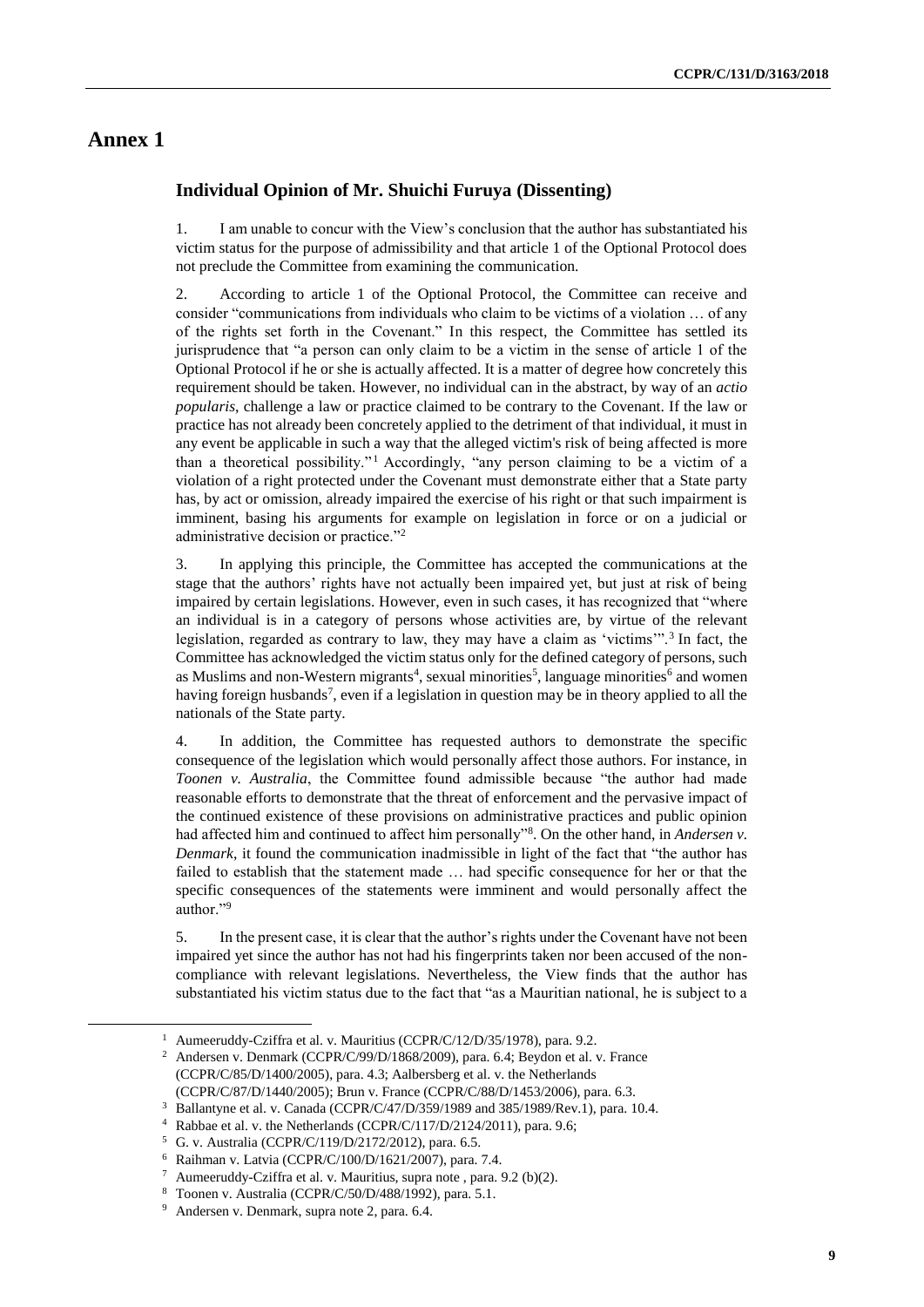statutory obligation to have an identity card requiring the taking and recording of fingerprints, non-compliance with which amounts to a criminal offence" (para. 6.2). In my view, however, the author has not demonstrated that he belongs to a defined category of persons whose activities are, by virtue of the relevant legislation, regarded as contrary to law. Nor has he made every effort to demonstrate the specific consequence or personal effect of the legislation on him. Without such demonstration, granting the victim status merely because of his Mauritian nationality is tantamount to accepting an *actio popularis*, which undoubtedly deviates from the jurisprudence of the Committee.

6. Accordingly, I have to conclude that the author does not have the victim status for the purpose of admissibility and therefore the communication is inadmissible under article 1 of the Optional Protocol.

#### **Annex 2**

#### **Individual Opinion of Mr. Gentian Zyberi (Dissenting)**

1. I am not agreed with the conclusion of the Committee, finding a violation of Article 17 in this case. I find this decision a missed opportunity to provide some guidance, since to my knowledge this is the first case where the Committee has addressed issues concerning the inclusion of biometric data in personal ID cards and the right to privacy under Article 17.

2. The gist of the Committee's rationale for the decision is contained in paragraph 7.6. First, the Committee notes that given the lack of information provided by the State party concerning the implementation of measures to protect the biometric data stored on identity cards, it cannot conclude that there are sufficient guarantees against the risk of abuse and arbitrariness following from potential access to biometric data on identity cards. Then, and without much explanation, the Committee holds that in the particular circumstances of the case, storage and retention of the author's fingerprint data on an identity card, as prescribed by the National Identity Card Act, would constitute an arbitrary interference with his right to privacy, contrary to article 17 of the Covenant.

3. The Committee does not really explain why the storage and retention of the author's fingerprint data on an identity card constitutes an arbitrary interference with his right to privacy. Nor has the Committee in its short analysis referred to any good practices concerning the inclusion or not of biometric data, including fingerprints, in national ID cards. Given the complexity of the matter, it would have been prudent for the Committee to ask for third party submissions, to elucidate the key issues put before it. Article 17 was drafted at a time when advanced biometrics technology was not available and national ID documents did not include personal biometrical digital data. In more recent years, many countries are including biometric data, including fingerprints, in personal ID cards.<sup>10</sup> This inclusion serves different purposes, including prevention of identity fraud, countering terrorism, and other public security purposes. At the same time, several challenges have arisen, which include issues of accountability, privacy, data management, enrollment, coverage, cost, and harmonization of ID programs.

4. While these new biometric ID technologies are increasingly being used by many States, there are no firm guarantees that such ID cards cannot be falsified or potentially misused. While acknowledging some of the problems, the Mauritius authorities have emphasized the need to balance the protection of personal data included in ID cards with the

<sup>&</sup>lt;sup>10</sup> For EU member States, see Regulation (EU) 2019/1157 of 20 June 2019, Article 3(5). See also the decision of the Belgian Constitutional Court of 14 January 2021 (in Dutch, at [https://www.const](https://www.const-court.be/public/n/2021/2021-002n.pdf)[court.be/public/n/2021/2021-002n.pdf\)](https://www.const-court.be/public/n/2021/2021-002n.pdf). See also International Telecommunication Union, Review of National Identity Programs (FG-DFS, 05/2016), p. 8 (key findings), and pp. 14-16 (providing a list of States and whether the national IDs contain fingerprints or not); World Bank Group, The State of Identification Systems in Africa (Country Briefs), 2017; Asian Development Bank, Identity for Development in Asia and the Pacific, 2016.